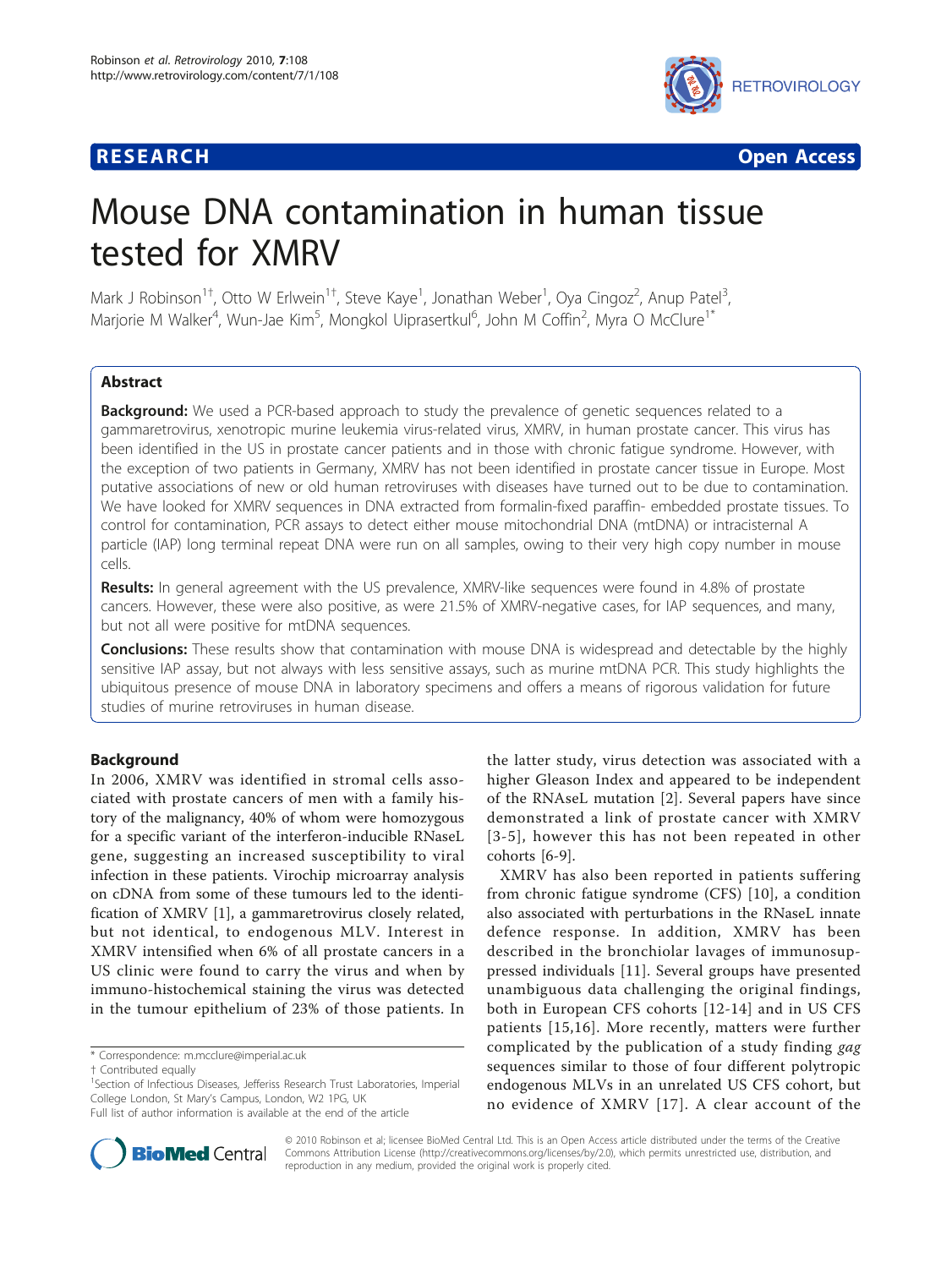claims and counter-claims surrounding XMRV and its disease association has recently been published [\[18](#page-5-0)].

# Methods

The UK prostate specimens in this study came from two sources. Cancer tissue came from men locally referred to St Mary's Hospital in West London with symptoms of voiding dysfunction and prostate specific antigen abnormality and requiring biopsy after appropriate counselling. In addition, some patients had participated in a voluntary screening study and these provided samples that were a mixture of benign and cancer pathologies. All biopsy tissue had been stored in formalin fixed, paraffin-embedded (FFPE) blocks over a period of 3-6 years. Slices were taken from the blocks and DNA extracted as described (see Additional File [1;](#page-4-0) Supplementary Methods). The FFPE samples from Thailand and Korea were excess tissue from histological samples taken from new cases of both benign prostate hyperplasia and prostate cancer. These were FFPE embedded and sent to London for analysis.

We investigated the prevalence of XMRV in the UK and in the Far East, aware that the close relationship (about 94% at the nucleotide level) to other murine exogenous and endogenous retroviruses posed a problem in distinguishing XMRV from contaminating mouse DNA sequences. We were further aware that in any retrovirology laboratory MLV sequence contamination is something of an occupational hazard [[19](#page-5-0)]. For these reasons, we extracted the DNA from FFPE prostate cancers, along with benign hyperplasia tissue, and PBS without tissue. We used several sets of primers [[12\]](#page-4-0) to test for XMRV-specific sequences, derived from the XMRV gag leader [[1\]](#page-4-0) which encompasses the 24 bp deletion originally thought to distinguish XMRV as a new human virus. To control for low level contamination, we included multiple no-template controls (no less than 6 in every run) and included assays with primers that would amplify murine mitochondrial DNA (mtDNA) and intracisternal A particle (IAP) LTRs. IAPs are retrotransposons present at the level of about 1000 copies of varying length per mouse genome [[20\]](#page-5-0).

### Results

All murine retroviral primer sequences amplified specific products of the appropriate size when tested on pXMRV isolate VP62, an infectious molecular clone of XMRV, kindly provided by R. Silverman. The IAP primers did not amplify sequences from human DNA extracted from LNCaP cells (prostate cancer cell line) or from six PBMC samples from human prostate cancer patients (data not shown).

FFPE prostate tumour slices (two 10 micron slices from each lobe of the prostate) were provided to us blinded by the Histopathology Department at St Mary's Hospital in batches and randomised with benign prostate hyperplasia specimens. For samples received from Thailand and Korea, those carrying out the PCR were blinded to sample provenance. In all cases, care was taken to use a fresh blade for slicing each patient sample, and the top slice was discarded. In total, of 292 UK prostate cancers analysed, 14 were XMRV-positive by PCR using the *gag* leader primers, as were five out of 139 Korean samples and two out of six from Thailand. A representative result is shown in Figure [1](#page-2-0).

All FFPE prostate cancer specimens from the Pathology Department at St Mary's hospital London were provided to us in batches. The tissue slices were coded and assayed blind. Initially, the PCR amplification and sequence analysis of the amplicons encouraged us to deduce that we had detected a genuine XMRV infection in some of the samples. When on unblinding we found a concordant result from the same patient whose duplicate specimens had been provided in different batches, this appeared to reaffirm a genuine XMRV infection. Moreover, in two patients in whom the tumour was unilateral, XMRV was detected only in the cancerous lobe. Taken together with the consistently negative PCR water controls, the probability of contamination appeared to be low.

Upon sequencing, however, we noticed differences in the obtained PCR products. Some sequences displayed the deletion characteristic of XMRV upstream of the gag ATG (Korean samples 12, 35, 15), and UK (sample 244), while others did not (Thai patients 1 and 2 and Korean 16) (Figure [2](#page-3-0)). Downstream of this deletion all sequences are identical, apart from an  $A > G$  mutation at position 647, but there is no correlation of the A647G mutation with the presence of the deletion. Sequences that did not contain the deletion were amplified, indicating that the primers were not as specific to XMRV as expected. A BLAST search showed the best match for sequences without the deletion but containing a G at position 647 to be mouse endogenous polytropic provirus clone 15 [Genbank:[FJ544577.1\]](http://www.ncbi.nih.gov/entrez/query.fcgi?db=Nucleotide&cmd=search&term=FJ544577.1), which suggests the presence of mouse DNA in these samples. It has been shown recently that the 24 bp deletion specific to XMRV [[1\]](#page-4-0), is also present in the sequence of a polytropic endogenous MLV sequence [Genbank:[AAHY01591888.1\]](http://www.ncbi.nih.gov/entrez/query.fcgi?db=Nucleotide&cmd=search&term=AAHY01591888.1) in the laboratory mouse strain 129X1/SvJ, commonly used in gene knock-out experiments [[21\]](#page-5-0). Our sequences (Korean samples 12, 35, 15; and UK sample 244) are identical to this PMLV sequence present in strain 129X1/SvJ (Figure [2](#page-3-0)). We therefore, sought to investigate this potential contamination further.

The IAP and mtDNA PCR assays were applied to 10-fold dilution series of McCoy cell and RAW 264.7 cell DNA to compare the sensitivity of the methods for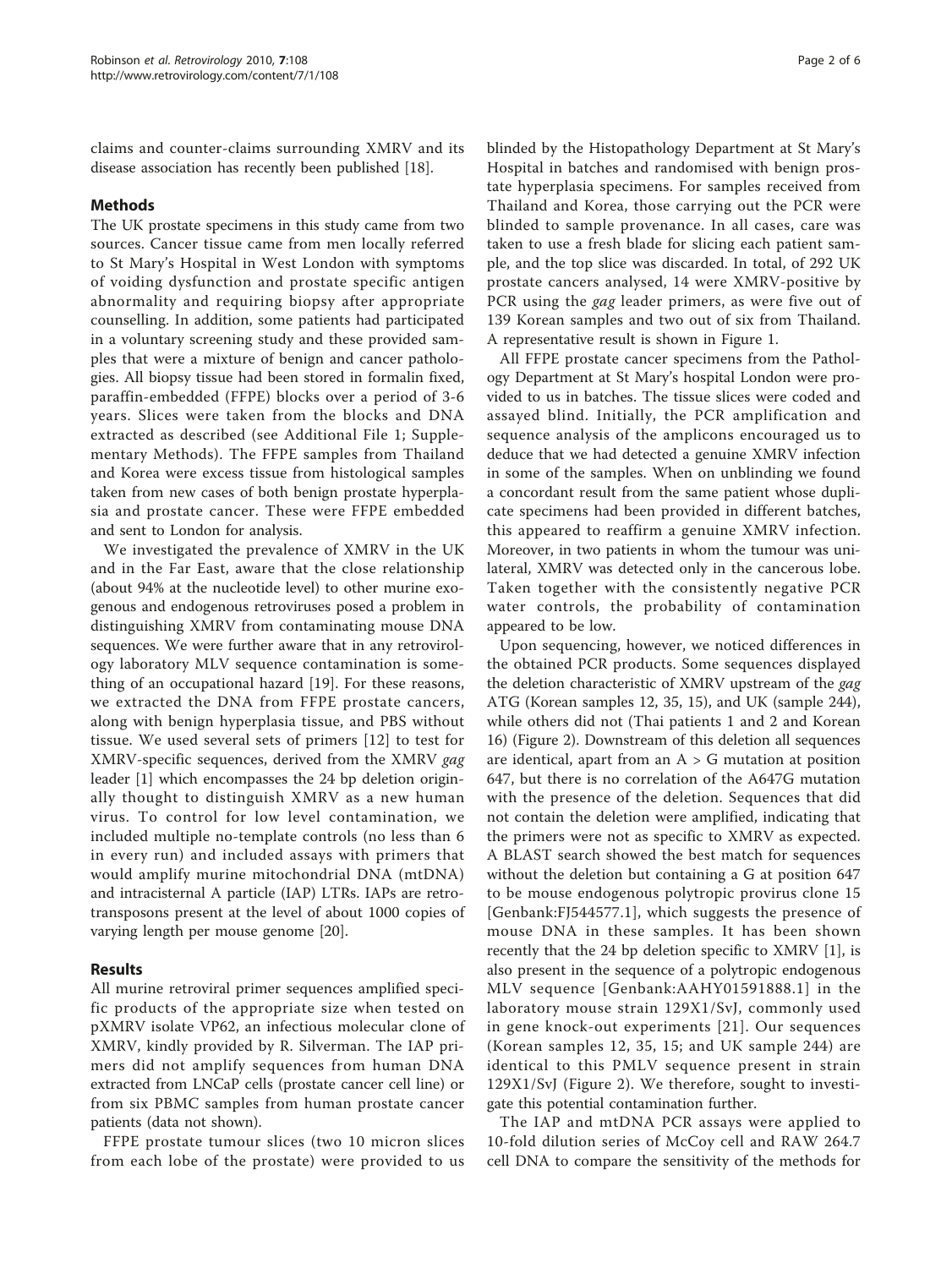<span id="page-2-0"></span>Robinson et al. Retrovirology 2010, <sup>7</sup>:108 http://www.retrovirology.com/content/7/1/108



Figure 1 Nested PCR on DNA extracted from FFPE tissue of prostate cancer patients. Figure (a) shows samples that produced a PCR product of the expected size using primers specific for XMRV (lanes 1-5). UK patient 308 and UK 244 (Lane 1 and 2); Thailand 1 and Thailand 2 (Lane 3 and Lane 4); Korea 62 (Lane 5). Lanes 6-8 show samples in which XMRV was not detected. Thailand 3 (Lane 6); Korea 60 (Lane 7); Korea 61(Lane 8); Positive control pXMRV produces a strong band (lane 9). Promega 200 bp DNA step ladder (lane 10). Lanes 11-13 show water negative controls. Figure (b) shows β-globin control PCR used to demonstrate the presence of human DNA in each sample (lanes 1-8, as above). Expected size was 104 bp. Positive control LNCaP DNA is shown in lane 9. Lanes 11-13 show negative water controls. All patient samples tested showed a positive signal for β-globin. Figure (c) shows the IAP PCR result for the same samples (lanes 1-5 IAP positive, lanes 6-8 IAP negative). Positive control McCoy cell DNA is shown in lane 9. Invitrogen 100 bp DNA step ladder (lane 10). Lanes 11-13 show negative water controls. Figure (d) shows the mtDNA PCR results for the same sample (lane 1 mtDNA positive, lanes 2-8 mtDNA negative) Positive control McCoy cell DNA is shown in lane 9. Invitrogen 100 bp DNA step ladder (lane 10). Lanes 11-13 show negative water controls.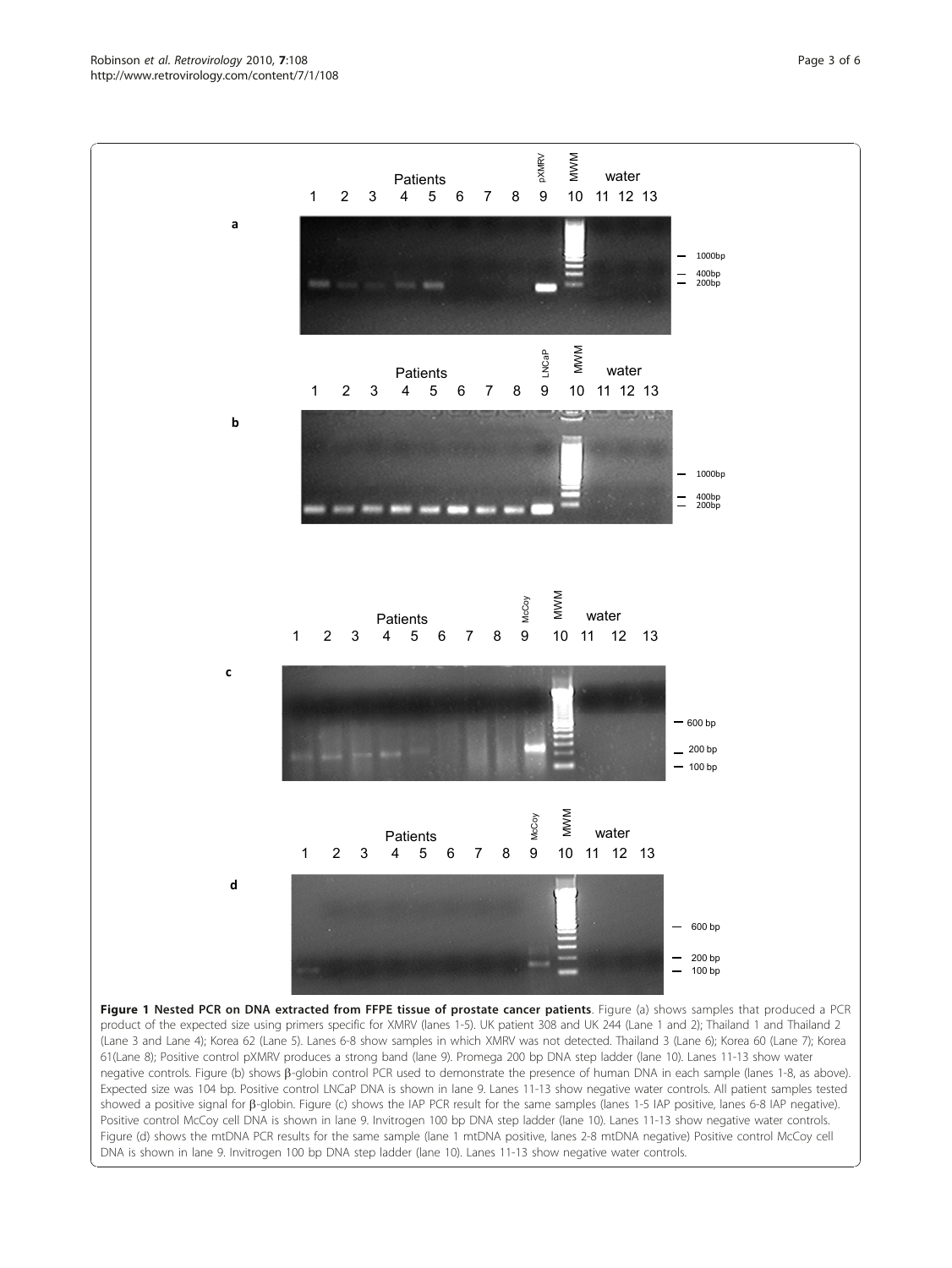<span id="page-3-0"></span>

| CFS-TYPE1<br>VP 62<br>129X1/Sv strain mouse<br>Korea 12 clone 1<br>Korea 35 clone 5<br>Korea 35 clone 15<br>Korea 15 clone 1<br>UK 244 clone 1<br>Thailand 1 clone 1<br>Thailand 2 clone 1<br>Korea 16 clone 1<br>Korea 16 clone 2<br>Thailand 2 clone 3<br>XMRV-F-O | التنباييند البيدانييد البيدانييد البيدانييد البيدانييد التحاربيين البيدانييد البيدانييد البيدانييد<br>530<br>540<br>550<br>560<br>570<br>580<br>590<br>520<br>600<br>---------- -- ATCAGTTA ACCTACCCGA GTCGGACTTT TTGGAGCTCC GCCACTGTAC GTGGCTTTGT TGGGGGACGA GAGACAGAGA<br>CCCGTTTTGT GGCCCATTCT GTATCAGTTA ACCTACCCGA GTCGGACTTT TTGGAG---- ---------- -TGGCTTTGT TGGGGGACGA GAGACAGAGA<br>CCCGTTTTGT GGCCCATTCT GTATCAGTTA ACCTACCCGA GTCGGACTTT TTGGAG---- ---------- -TGGCTTTGT TGGGGGACGA GAGACAGAGA<br>--------- --------- ------CCGA GTCGGACTTT TTGGAG---- ---------- -TGGCTTTGT TGGGGGACGA GAGACAGAGA<br>---------- --------- --------- ------CCGA GTCGGACTTT TTGGAG---- ---------- -TGGCTTTGT TGGGGGACGA GAGACAGAGA<br>---------- --------- --------- ------CCGA GTCGGACTTT TTGGAG---- ---------- -TGGCTTTGT TGGGGGACGA GAGACAGAGA<br>--------- --------- --------- -----CCGA GTCGGACTTT TTGGAG---- --------- -TGGCTTTGT TGGGGGACGA GAGACAGAGA<br>--------- --------- --------- ------CCGA GTCGGACTTT TTGGAG---- ---------- -TGGCTTTGT TGGGGGACGA GAGACAGAGA<br>TTCT GTATCAGTTA ACCTAC<br>→ |
|----------------------------------------------------------------------------------------------------------------------------------------------------------------------------------------------------------------------------------------------------------------------|-------------------------------------------------------------------------------------------------------------------------------------------------------------------------------------------------------------------------------------------------------------------------------------------------------------------------------------------------------------------------------------------------------------------------------------------------------------------------------------------------------------------------------------------------------------------------------------------------------------------------------------------------------------------------------------------------------------------------------------------------------------------------------------------------------------------------------------------------------------------------------------------------------------------------------------------------------------------------------------------------------------------------------------------------------------------------------------------------------|
| CFS-TYPE1<br>VP 62<br>129X1/Sv strain mouse<br>Korea 12 clone 1<br>Korea 35 clone 5<br>Korea 35 clone 15<br>Korea 15 clone 1<br>UK 244 clone 1<br>Thailand 1 clone 1<br>Thailand 2 clone 1<br>Korea 16 clone 1<br>Korea 16 clone 2<br>Thailand 2 clone 3<br>XMRV-R-I | المتطلقين المتطلقين المتطلقين المتطلقين المتطلقين المتطلقين المتطلقين المتطلقين المتطلقين المتطلقين<br>650<br>660<br>610<br>620<br>630<br>640<br>670<br>680<br>690<br>700<br>CACTTCCCGC CCCCGTCTGG ATTTTTGCTT TCGGTTTTAC GCCGAAACCG CGCTGCGCGT CTGATTTGTT TTATTGCTCT TTTGTTCTTC GTTAGTTTTT<br>CACTTCCCGC CCCCGTCTGA ATTTTTGCTT TCGGTTTTAC GCCGAAACCG CGCCGCGCGT CTGATTTGTT TTGTTGTTCT TCTGTTCTTC GTTAGTTTTC<br>CACTTCCCGC CCCCGTCTGA ATTTTTGCTT TCGGTTTTAC GCCGAAACCG CGCCGCGCGT CTGATTTGTT TTGTTGTTCT TCTGTTCTTC GTTAGTTTTC<br>$\star$<br>GATTTGT TTTGTTGTTC TTCT                                                                                                                                                                                                                                                                                                                                                                                                                                                                                                                                    |
|                                                                                                                                                                                                                                                                      | ←<br>Figure 2 Sequence alignment of XMRV LTR from 7 prostate cancer patients. The gag leader primer set XMRV-R-I/XMRV-F-O bind either side<br>of the XMRV specific deletion. Sequences were aligned against VP62 [Genbank:EF185282], MLV-releated virus CFS isolate CSF-type1 ([Genbank:<br>HM630562], as described in Lo [17]) and mouse strain 129X1/SvJ [Genbank AAHY01591888.1]. The alignment was conducted with clustalW using<br>BioEdit v7.0.5.3. Binding sites of primers XRMV-R-I and XMRV-F-O are shown. The asterisk shows the location of the A > G mutation.                                                                                                                                                                                                                                                                                                                                                                                                                                                                                                                            |

detection of genomic mouse DNA. We found the mtDNA PCR (14) 100-fold less sensitive than that for IAP in both cell lines (see Additional File [2;](#page-4-0) Figure S1). The IAP PCR, thus, provided a far more reliable indicator of contaminating murine sequences. The IAP and mtDNA PCR assays were applied to the same sample to test whether the apparent XMRV positivity might have been due to mouse DNA contamination. Amplification of XMRV-specific sequences was completely concordant with amplification of IAP sequences from the same DNA (Table 1). Samples from 292 UK patients, of which 212 (73%) were cancerous, 68 (23%) were benign and 12 (4%) were lost to follow up, along with 139 Korean samples (all cancerous) and 6 Thai samples (50% cancerous, 50% benign) were tested by XMRV, IAP and mtDNA by PCR. Twenty-one samples were

Table 1 Frequency of positive PCR reactions using XMRV LTR primers, mtDNA primers and IAP primers.

|           | $XMRV +$ | XMRV -   |
|-----------|----------|----------|
| $IAP +$   | 21       | 94       |
| $mtDNA +$ | $(1^+)$  | (20)     |
| $IAP -$   | 0        | 322      |
| mtDNA -   | (5)      | $(394*)$ |

292 UK, 139 Korean, and 6 Thai samples were tested for XMRV, IAP and mtDNA sequences by PCR. <sup>†</sup>13 not done, \*4 not done due to lack of sample.

positive for XMRV using the gag leader primers, and of these, 17 were from cancerous tissue and 4 from benign tissue. Overall, 115/437 (26.3%) of the samples, including all 21 of the XMRV-positives were positive for IAP sequences and 21/115 (18.2%), of the IAP positives contained mouse mtDNA. To confirm that the sequences amplified by the IAP primers were indeed murine in origin, we cloned and sequenced one of the amplicons. Several IAP sequences were obtained (see Additional File [3](#page-4-0); Figure S2). The fact that not all IAP positives were XMRV positive may be explained by the low level of contamination of murine DNA that would contain only a few copies of endogenous XMRV like sequences compared to the many IAP copies per genome.

### **Discussion**

XMRV shares extensive sequence identity with known xenotropic, nonecotropic and polytropic murine viruses; the first of which is known to infect many common human tumour cell lines, a phenomenon that has confused retrovirologists looking for disease associations for over three decades. Most putative associations of new or old human retroviruses with diseases (including CFS and prostate cancer) have turned out to be laboratory artefacts [[19\]](#page-5-0). The case of XMRV as a new human pathogen must be judged against this background [[22](#page-5-0)].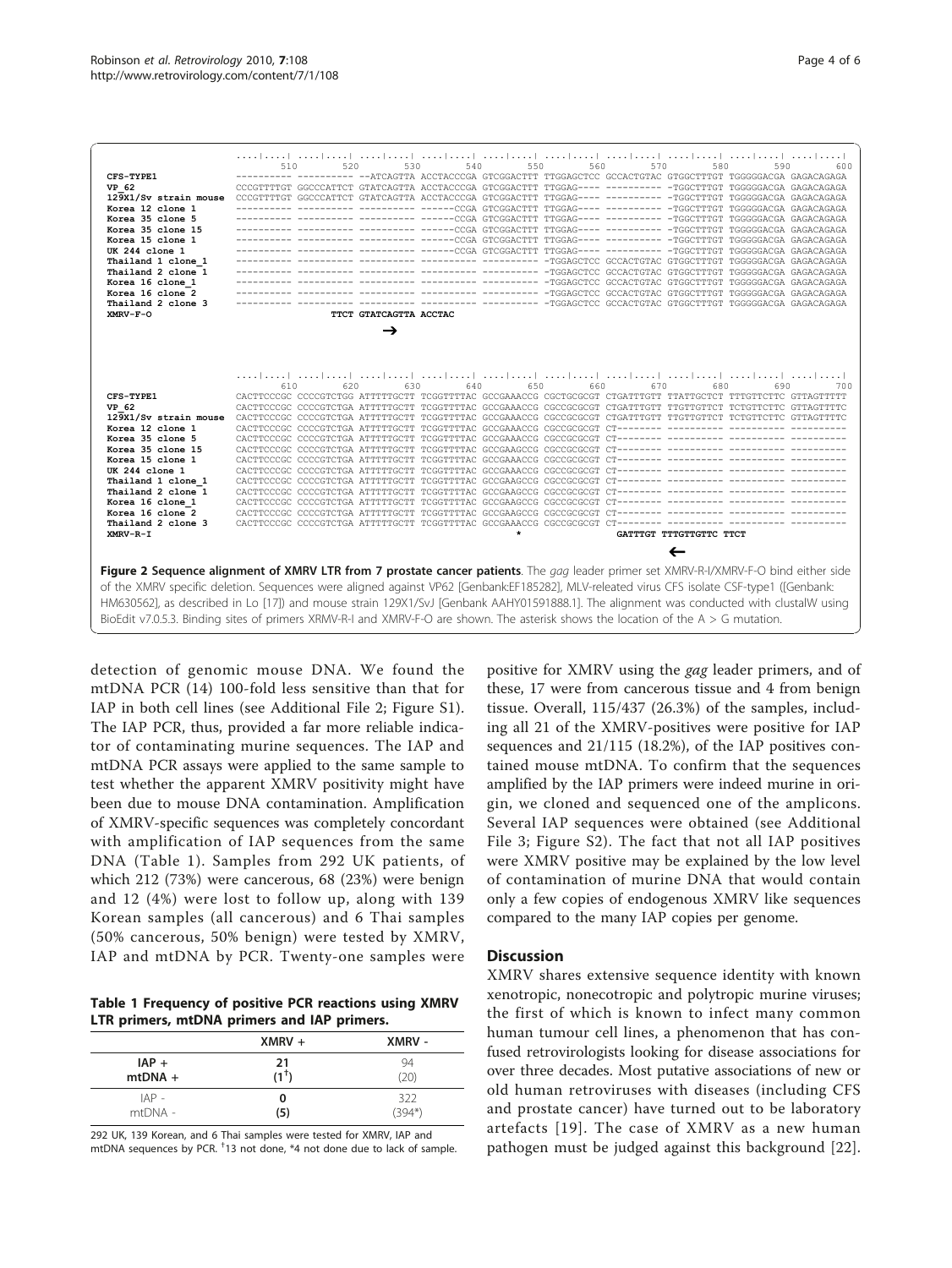<span id="page-4-0"></span>It is true that we cannot formally rule out the possibility that the samples in question are infected with XMRV and simultaneously contaminated by mouse DNA, although this is unlikely since we found no IAP-negative samples from which we amplified MLV-specific sequences (data not shown). Also, the failure to detect XMRV sequences other than in association with mouse DNA contamination in our cohort does not mean that the virus is not present in other, unrelated, cohorts.

It is difficult to explain how the contamination may have occurred, especially since the samples came from three unrelated centres in the UK, Korea and Thailand. As both our negative tissue and PBS controls treated in parallel with the FFPE were XMRV PCR-negative, it is unlikely that contamination was introduced via reagents. The UK FFPE tissue samples were stored boxed and stacked in a cupboard in the histopathology department for several years; and it is possible that contamination happened during that time, although why only a few samples (4.8%) were XMRV positive and the remainder not is difficult to explain. Nor does it explain the Thai and Korean results on tissue collected prospectively for the study. It does, however, demonstrate the necessity of controlling by highly specific and sensitive means for mouse contamination.

# Additional material

[Additional file 1: S](http://www.biomedcentral.com/content/supplementary/1742-4690-7-108-S1.DOC)upplementary Methods. Materials and Methods. [Additional file 2: F](http://www.biomedcentral.com/content/supplementary/1742-4690-7-108-S2.DOC)igure S1. Sensitivity of mitochondria and IAP PCRs. [Additional file 3: F](http://www.biomedcentral.com/content/supplementary/1742-4690-7-108-S3.DOC)igure S2. Sequence alignment of IAP PCR products.

#### Acknowledgements

We are grateful for support of this work from the NIHR Biomedical Research Centre funding scheme. We should like to thank Professor Robin Weiss for critical reading of the manuscript. JMC was supported by grant R37 CA 089441 from the National Cancer Institute and a Research Professorship from the American Cancer Society with support from the George M Kirby Foundation.

#### Author details

<sup>1</sup>Section of Infectious Diseases, Jefferiss Research Trust Laboratories, Imperial College London, St Mary's Campus, London, W2 1PG, UK. <sup>2</sup>Department of Molecular Biology & Microbiology and Program in Genetics, Tufts University, Boston, MA, USA. <sup>3</sup>Department of Urology, Imperial College Healthcare NHS Trust, St Mary's Hospital, London, W2 1PG, UK. <sup>4</sup> Department of Histopathology, Imperial College London, St Mary's Hospital, London, W2 1PG, UK. <sup>5</sup>Department of Urology, College of Medicine, Personalised Tumor Engineering Research Centre, Chungbuk National University, Chungbuk 361- 763, Korea. <sup>6</sup>Department of Pathology, Faculty of Medicine, Siriraj Hospital, Mahidol University, Bangkok, 10700, Thailand.

#### Authors' contributions

MR, OE, SK carried out the experiments. MR & OE contributed equally. AP provided prostate tissue and clinical expertise. MW provided biopsy sections and pathology expertise. W-J K and MU provided prostate tissue from Korea and Thailand, respectively. OC and JC designed IAP assay. MM directed research and wrote the manuscript. All authors read and approved the final manuscript.

#### Competing interests

The authors declare that they have no competing interests.

#### Received: 18 November 2010 Accepted: 20 December 2010 Published: 20 December 2010

#### References

- 1. Urisman A, Molinaro RJ, Fisher N, Plummer SJ, Casey G, Klein EA, Malathi K, Magi-Galluzzi C, Tubbs RR, Ganem D, Silverman RH, DeRisi JL: Identification of a novel gammaretrovirus in prostate tumors of patients homozygous for R462Q RNASEL variant. PLos Pathog 2006, 2:211-225.
- 2. Schlaberg R, Choe DJ, Brown KR, Thaker HM, Singh IR: [XMRV is present in](http://www.ncbi.nlm.nih.gov/pubmed/19805305?dopt=Abstract) [malignant prostatic epithelium and is associated with prostate cancer,](http://www.ncbi.nlm.nih.gov/pubmed/19805305?dopt=Abstract) [especially high-grade tumors.](http://www.ncbi.nlm.nih.gov/pubmed/19805305?dopt=Abstract) Proc Natl Acad Sci USA 2009, 106:16351-16356.
- 3. Danielson BP, Ayala GE, Kimata JT: Detection of Xenotropic Murine Leukemia Virus-Related Virus in Normal and Tumor Tissue of Patients from the Southern United States with Prostate Cancer is Dependent on Specific Polymerase Chain Reaction Conditions. *J Inf Dis* 2010, 202:1470-1477.
- 4. Hong S, Klein EA, Das Gupta J, Hanke K, Weight CJ, Nguyen C, Gaughan C, Kim KA, Bannert N, Kirchhoff F, Munch J, Silverman RH: [Fibrils of prostatic](http://www.ncbi.nlm.nih.gov/pubmed/19403677?dopt=Abstract) [acid phosphatase fragments boost infections with XMRV \(xenotropic](http://www.ncbi.nlm.nih.gov/pubmed/19403677?dopt=Abstract) [murine leukaemia virus-related virus\), a human retrovirus associated](http://www.ncbi.nlm.nih.gov/pubmed/19403677?dopt=Abstract) [with prostate cancer.](http://www.ncbi.nlm.nih.gov/pubmed/19403677?dopt=Abstract) J Virol 2009, 83(14):6995-7003.
- 5. Arnold RS, Makarova NV, Osunkoya AO, Suppiah S, Scott TA, Johnson NA, Bhosle SM, Liotta D, Hunter E, Marshall FF, Ly H, Molinaro RJ, Blackwell JL, Petros JA: [XMRV infection in patients with prostate cancer: novel](http://www.ncbi.nlm.nih.gov/pubmed/20371060?dopt=Abstract) [serologic assay and correlation with PCR and FISH.](http://www.ncbi.nlm.nih.gov/pubmed/20371060?dopt=Abstract) Urology 2010, 75(4):755-61.
- 6. Aloia AL, Sfanos KS, Isaacs WB, Zheng Q, Maldarelli F, De Marzo AM, Rein A: [XMRV: A new virus in prostate cancer?](http://www.ncbi.nlm.nih.gov/pubmed/20966126?dopt=Abstract) Cancer Res 2010.
- 7. Fischer N, Hellwinkel O, Schulz C, Chun FK, Huland H, Aepfelbacher M, Schlomm T: [Prevalence of human gamma retrovirus XMRV in sporadic](http://www.ncbi.nlm.nih.gov/pubmed/18823818?dopt=Abstract) [prostate cancer.](http://www.ncbi.nlm.nih.gov/pubmed/18823818?dopt=Abstract) J Clin Virol 2008, 43:277-283.
- 8. D'Arcy F, Foley R, Perry A, Marignol L, Lawler M, Gaffney E, Watson RGW, Fitzpatrick JM, Lynch TH: No evidence of XMRV in Irish prostate cancer patients with the R462Q mutations. European Urology Suppl 2008, 7:271.
- 9. Hohn O, Krause H, Barbarotto P, Niederstadt L, Beimforde N, Denner J, Miller K, Kurth R, Bannert N: [Lack of evidence for xenotropic murine](http://www.ncbi.nlm.nih.gov/pubmed/19835577?dopt=Abstract) [leukemia virus-related virus \(XMRV\) in German prostate cancer patients.](http://www.ncbi.nlm.nih.gov/pubmed/19835577?dopt=Abstract) Retrovirology 2009, 6:92.
- 10. Lombardi VC, Ruscetti FW, Das Gupta J, Pfost MA, Hagen KS, Peterson DL, Ruscetti SK, Bagni RK, Petrow-Sadowski C, Gold B, Dean M, Silverman RH, Mikovits JA: [Detection of an infectious retrovirus, XMRV, in blood cells of](http://www.ncbi.nlm.nih.gov/pubmed/19815723?dopt=Abstract) [patients with chronic fatigue syndrome.](http://www.ncbi.nlm.nih.gov/pubmed/19815723?dopt=Abstract) Science 2009, 326:585-589.
- 11. Fischer N, Schulz C, Stieler K, Hohn O, Lange C, Drosten C, Aepfelbacher M: [Xenotropic murine leukemia virus-related gammaretrovirus in](http://www.ncbi.nlm.nih.gov/pubmed/20507757?dopt=Abstract) [respiratory tract.](http://www.ncbi.nlm.nih.gov/pubmed/20507757?dopt=Abstract) Emerg Infect Dis 2010, 16:1000-1002.
- 12. Erlwein O, Kaye S, McClure MO, Weber J, Wills G, Collier D, Wessely S, Cleare A: [Failure to detect the novel retrovirus XMRV in chronic fatigue](http://www.ncbi.nlm.nih.gov/pubmed/20066031?dopt=Abstract) [syndrome.](http://www.ncbi.nlm.nih.gov/pubmed/20066031?dopt=Abstract) PLoS ONE 2010, 5:e8519.
- 13. van Kuppeveld FJ, de Jong AS, Lanke KH, Verhaegh GW, Melchers WJ, Swanink CM, Bleijenberg G, Netea MG, Galama JM, van der Meer JW: [Prevalence of xenotropic murine leukaemia virus-related virus in](http://www.ncbi.nlm.nih.gov/pubmed/20185493?dopt=Abstract) [patients with chronic fatigue syndrome in the Netherlands: retrospective](http://www.ncbi.nlm.nih.gov/pubmed/20185493?dopt=Abstract) [analysis of samples from an established cohort.](http://www.ncbi.nlm.nih.gov/pubmed/20185493?dopt=Abstract) BMJ 2010, 340:c1018.
- 14. Groom HCT, Boucherit VC, Makinson K, Randal E, Baptista S, Hagan S, Gow JW, Mattes FM, Breuer J, Kerr JR, Stoye JP, Bishop KN: [Absence of](http://www.ncbi.nlm.nih.gov/pubmed/20156349?dopt=Abstract) [xenotropic murine leukaemia virus-related virus in UK patients with](http://www.ncbi.nlm.nih.gov/pubmed/20156349?dopt=Abstract) [chronic fatigue syndrome.](http://www.ncbi.nlm.nih.gov/pubmed/20156349?dopt=Abstract) Retrovirology 2010, 7:10.
- 15. Jia H, Hohn O, Zheng H, Tang S, Shankar A, Bannert N, Simmons G, Hendry RM, Falkenberg VR, Reeves WC, Heneine W: [Absence of evidence](http://www.ncbi.nlm.nih.gov/pubmed/20594299?dopt=Abstract) [of xenotropic murine leukemia virus-related virus infection in persons](http://www.ncbi.nlm.nih.gov/pubmed/20594299?dopt=Abstract) [with chronic fatigue syndrome and healthy controls in the United](http://www.ncbi.nlm.nih.gov/pubmed/20594299?dopt=Abstract) [States.](http://www.ncbi.nlm.nih.gov/pubmed/20594299?dopt=Abstract) Retrovirology 2010, 7:57.
- 16. Henrich TJ, Li JZ, Felsenstein D, Kotton CN, Plenge RM, Pereyra F, Marty FM, Lin NH, Grazioso P, Crochiere DM, Eggers D, Kuritzkes DR, Tsibris AMN: Xenotropic Murine Leukemia Virus-Related Virus Prevalence in Patients with Chronic Fatigue Syndrome or Chronic Immunomodulatory Conditions. J Inf Dis 2010, 202:1478-1481.